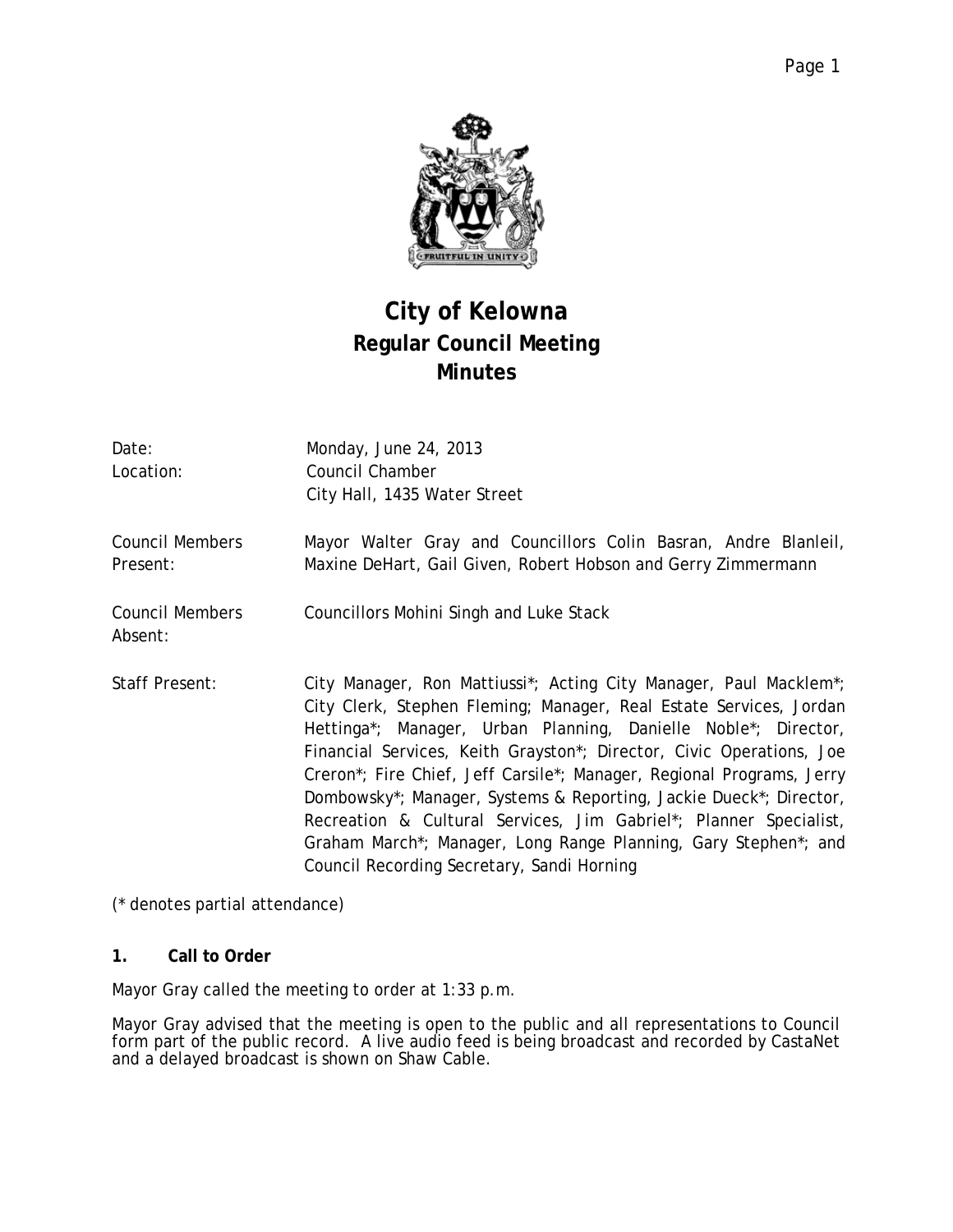# **2. Development Application Reports & Related Bylaws**

**2.1. Official Community Plan Bylaw Amendment Application No. OCP13-0010 and Rezoning Application No. Z13-0018 - Various Addresses on Central Avenue, Richter Street and Cambridge Avenue, Provincial Rental Housing Corporation**

Staff:

Summarized the application before Council.

#### **Moved By**: Councillor Hobson/**Seconded By**: Councillor Given

**R445/13/06/24** THAT Official Community Plan Bylaw Amendment No. OCP13-0010 to amend Map 19.1 of the Kelowna 2030 - Official Community Plan Bylaw No. 10500 by changing the Future Land Use designation of Lot A, District Lot 9, ODYD, Plan 13927, located at 602-650 Central Avenue, Lot 1, District Lot 9, ODYD, Plan 4317, located at 603-607 Cambridge Avenue, Lot 2, District Lot 9, ODYD, Plan 4317, located at 609-611 Cambridge Avenue, Lot 3, District Lot 9, ODYD, Plan 4317, located at 621-631 Cambridge Avenue, Lot 1, District Lot 9, ODYD, Plan 7822, located at 661-663 Cambridge Avenue, Lot 2, District Lot 9, ODYD, Plan 7822, located at 671-673 Cambridge Avenue, Lot 3, District Lot 9, ODYD, Plan 7822, located at 681-689 Cambridge Avenue, Lot 4, District Lot 9, ODYD, Plan 7822, located at 648-650 Richter Street, Lot 5, District Lot 9, ODYD, Plan 7822, located at 668-670 Richter Street, Lot 6, District Lot 9, ODYD, Plan 7822, located at 680-692 Richter Street, Lot 13, District Lot 9, ODYD, Plan 4317, located at 678 Central Avenue, Lot 4, District Lot 9, ODYD, Plan 4317, located at 641 Cambridge Avenue, Lot 14, District Lot 9, ODYD, Plan 4317, located at 668 Central Avenue from Multiple Unit Residential – Low Density to Multiple Unit Residential – Low Density & Multiple Unit Residential – Medium Density, as shown on Map "A" attached to the Report of the Land Use Management Department dated March 8th, 2013, be considered by Council;

AND THAT Council considers the applicant's April 20th, 2013 Public Involvement Report and documented Public Open Houses to be appropriate consultation for the purpose of Section 879 of the Local Government Act, as outlined in the Report of the Land Use Management Department dated June 7th, 2013;

AND THAT Rezoning Application No. Z13-0018 to amend the City of Kelowna Zoning Bylaw No. 8000 by changing the zoning classification of Lot A, District Lot 9, ODYD, Plan 13927, located at 602-650 Central Avenue, Lot 1, District Lot 9, ODYD, Plan 4317, located at 603-607 Cambridge Avenue, Lot 2, District Lot 9, ODYD, Plan 4317, located at 609-611 Cambridge Avenue, Lot 3, District Lot 9, ODYD, Plan 4317, located at 621- 631 Cambridge Avenue, Lot 1, District Lot 9, ODYD, Plan 7822, located at 661-663 Cambridge Avenue, Lot 2, District Lot 9, ODYD, Plan 7822, located at 671-673 Cambridge Avenue, Lot 3, District Lot 9, ODYD, Plan 7822, located at 681-689 Cambridge Avenue, Lot 4, District Lot 9, ODYD, Plan 7822, located at 648-650 Richter Street, Lot 5, District Lot 9, ODYD, Plan 7822, located at 668-670 Richter Street, Lot 6, District Lot 9, ODYD, Plan 7822, located at 680-692 Richter Street, Lot 13, District Lot 9, ODYD, Plan 4317, located at 678 Central Avenue, Lot 4, District Lot 9, ODYD, Plan 4317, located at 641 Cambridge Avenue, Lot 14, District Lot 9, ODYD, Plan 4317, located at 668 Central Avenue from RU6 – Two Dwelling Housing & RM2 – Low Density Row Housing to RM3 – Low Density Multiple Housing & RM5 – Medium Density Multiple Housing be considered by Council;

AND THAT the Official Community Plan Bylaw Amendment and the Zone Amending Bylaw be forwarded to a Public Hearing for further consideration;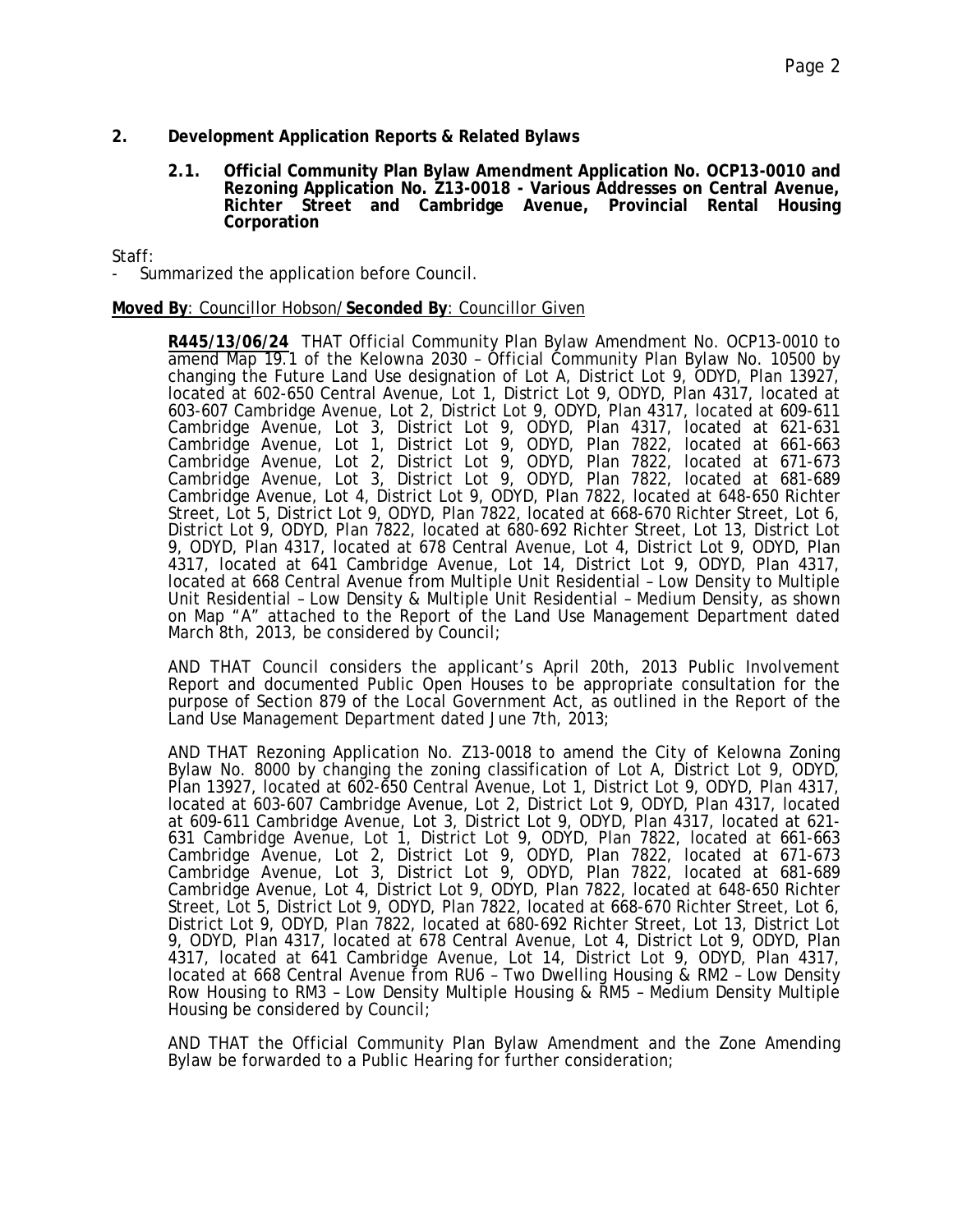AND THAT final adoption of the Zone Amending Bylaw be considered in conjunction with Council's consideration of a Development Permit and Development Variance Permit on the subject properties;

AND THAT final adoption of the Zone Amending Bylaw be considered subsequent to the requirements of the Development Engineering Branch being completed to their satisfaction;

AND FURTHER THAT final adoption of the Zone Amending Bylaw be considered subsequent to the submission of a plan of subdivision to consolidate the properties.

# **Carried**

City Clerk:

- Advised that this application and the related Bylaws will be forwarded to the July 16, 2013 Public Hearing.
	- **2.1.1. Bylaw No. 10860 (OCP13-0010) - Various Addresses on Central Avenue, Richter Street and Cambridge Avenue, Provincial Rental Housing Corporation**

**Moved By**: Councillor DeHart/**Seconded By**: Councillor Zimmermann

**R446/13/06/24** THAT Bylaw No. 10860 be read a first time;

AND THAT the Bylaw has been considered in conjunction with the City's Financial Plan and Waste Management Plan.

# **Carried**

**2.1.2. Bylaw No. 10861 (Z13-0018) - Various Addresses on Central Avenue, Richter Street and Cambridge Avenue**

# **Moved By**: Councillor Zimmermann/**Seconded By**: Councillor DeHart

**R447/13/06/24** THAT Bylaw No. 10861 be read a first time.

# **Carried**

**2.2. Rezoning Application No. Z11-0051 - 2641 Longhill Road, Richard & Walter Denman**

# Staff:

Summarized the application before Council.

# **Moved By**: Councillor Zimmermann/**Seconded By**: Councillor Basran

**R448/13/06/24** THAT Rezoning Application No. Z11-0051 to amend the City of Kelowna Zoning Bylaw No. 8000 by changing the zoning classification of Lot 2, Section 34, Township 26, ODYD, Plan 39180, located on 2641 Longhill Road, Kelowna, BC from the RR2 – Rural Residential 2 zone to the RR2c – Rural Residential 2 with Carriage House zone be considered by Council;

AND THAT the Zone Amending Bylaw be forwarded to a Public Hearing for further consideration;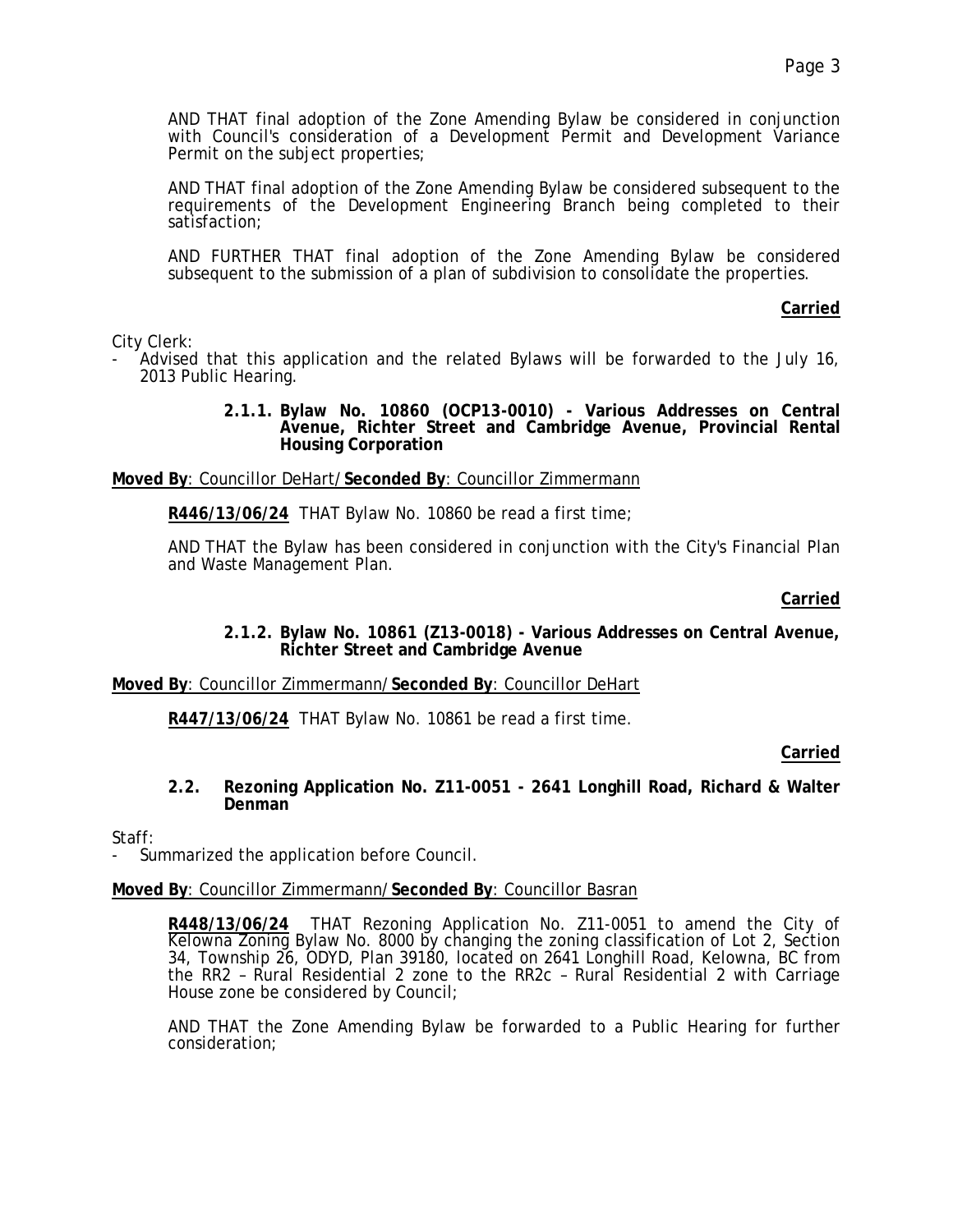AND THAT final adoption of the Zone Amending Bylaw be considered subsequent to the requirements of the Glenmore-Ellison Improvement District being completed to their satisfaction;

AND THAT the suite be eligible for final occupancy prior to final adoption of the zone;

AND FURTHER THAT final adoption of the Zone Amending Bylaw be considered following registration of a Section 219 restrictive covenant on title limiting the number of bedrooms, inclusive of all buildings and structures, to a total of three (3), for wastewater purposes.

# **Carried**

City Clerk:

- Advised that this application and the related Bylaws will be forwarded to the July 16, 2013 Public Hearing.
	- **2.2.1. Bylaw No. 10862 (Z11-0051) - 2641 Longhill Road, Richard & Walter Denman**

**Moved By**: Councillor Given/**Seconded By**: Councillor DeHart

**R449/13/06/24** THAT Bylaw No. 10862 be read a first time.

#### **Carried**

**2.3. Official Community Plan Bylaw Amendment Application No. OCP13-0006 and Rezoning Application No. Z13-0007, Supplemental Report - 3505 Lakeshore Road, Timothy Pinnell & Judith Kopan**

Staff:

Summarized the amendment to the application before Council and responded to questions from Council.

#### **Moved By**: Councillor Given/**Seconded By**: Councillor Hobson

**R450/13/06/24** THAT Council receives, for information, the Supplemental Report from the Land Use Management Department dated June 14th, 2013;

AND THAT Official Community Plan Bylaw Amendment Application No. OCP13-0006 (BL10843) be amended at 1st reading to amend Map 19.1 of the Kelowna 2030 -(BL10843) be amended at 1st reading to amend Map 19.1 of the Kelowna 2030 –<br>Official Community Plan Bylaw No. 10500 by changing the Future Land Use designation of Lot A, D.L. 134, ODYD, Plan 8219 Except Plan 17308, located at 3505 Lakeshore Road from Single / Two Unit Residential to Multiple Unit Residential – Low Density, as shown on Map "A" attached to the report of the Land Use Management Department dated June 14th, 2013, be considered by Council;

AND THAT the Rezoning Application No. Z13-0007 (BL10844) be amended at 1st reading to amend the City of Kelowna Zoning Bylaw No. 8000 by changing the zoning classification of Lot A, D.L. 134, ODYD, Plan 8219 Except Plan 17308, located at 3505 Lakeshore Road from RU6 – Two Dwelling Housing to RM3 – Low Density Multiple Housing be considered by Council;

AND FURTHER THAT the OCP and Zone Amending Bylaws be forwarded to a Public Hearing for further consideration.

**Carried**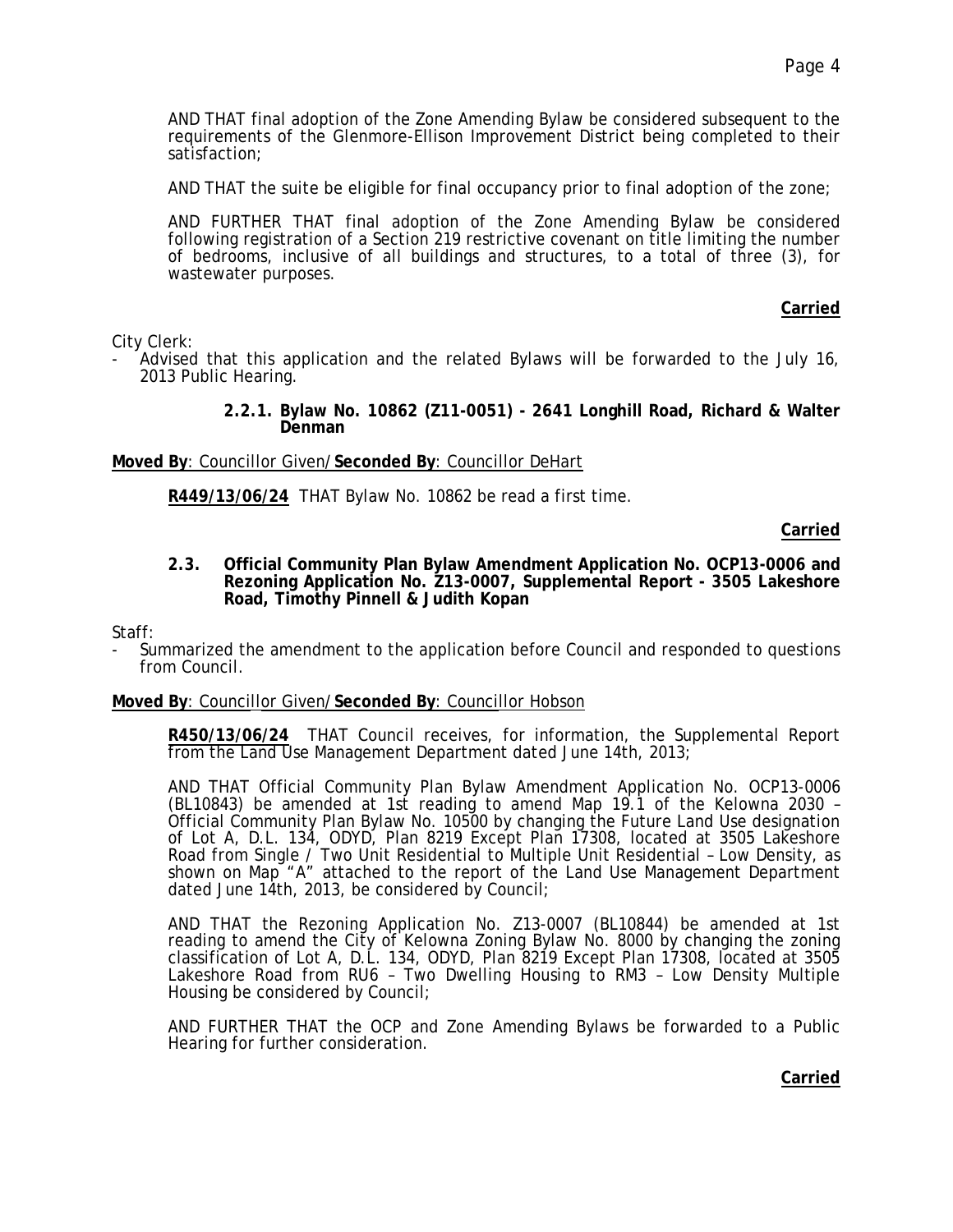City Clerk:

- Advised that this application and the related Bylaws will be forwarded to the July 16, 2013 Public Hearing.
	- **2.3.1. Bylaw No. 10843 (OCP13-0006) - 3505 Lakeshore Road, Timothy Pinnell & Judith Kopan**

# **Moved By**: Councillor Blanleil/**Seconded By**: Councillor Basran

**R451/13/06/24** THAT Bylaw No. 10843 be amended at first reading to delete the words "3503 Lakeshore Road" and replace with "3503 and 3505 Lakeshore Road" in the title and to add the words "Lot A, District Lot 134, ODYD, Plan 8219, Expect Plan 17308, located at 3505 Lakeshore Road" before the words "Kelowna, B.C."

# **Carried**

#### **2.3.2. Bylaw No. 10844 (Z13-0007) - 3505 Lakeshore Road, Timothy Pinnell & Judith Kopan**

# **Moved By**: Councillor Basran/**Seconded By**: Councillor Blanleil

**R452/13/06/24** THAT Bylaw No. 10844 be amended at first reading to delete "3503 Lakeshore Road" and replace with "3503 and 3505 Lakeshore Road" in the title and to add the words "Lot A, District Lot 134, ODYD, Plan 8219, Except Plan 17308, located at 3505 Lakeshore Road" before the words " Lot 1, D.L. 134, ODYD, Plan3232".

# **Carried**

#### **2.4. Development Permit Application No. DP13-0079 - 1360 Ellis Street, City of Kelowna**

Staff:

Summarized the application before Council and responded to questions from Council.

# **Moved By**: Councillor Hobson/**Seconded By**: Councillor Blanleil

**R453/13/06/24** THAT Council authorizes the issuance of Development Permit No. DP13-0079 for Parcel A (Being a consolidation of Lots 1 and 2 See CA2747117) D.L. 139, ODYD, Plan KAP57837, located at 1360 Ellis Street, Kelowna B.C., subject to the following:

- 1. The dimensions and siting of the building to be constructed on the land be in general accordance with Schedule "A";
- 2. The exterior design and finish of the building to be constructed on the land be in general accordance with Schedule "B";
- 3. Landscaping to be provided on the land be in general accordance with Schedule "C".

**Carried**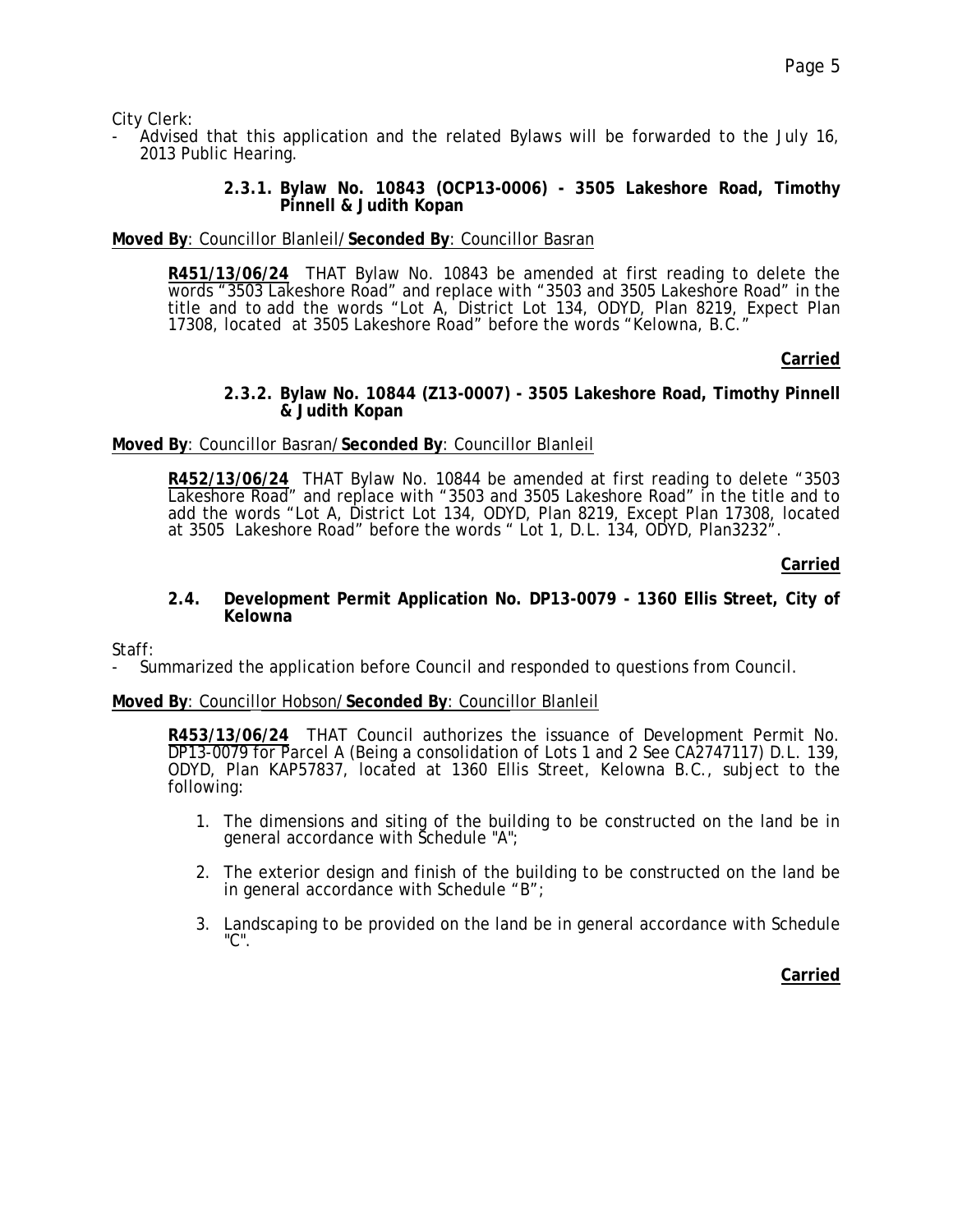# **3. Non-Development Reports & Related Bylaws**

# **3.1. Emergency Mutual Aid Agreement**

Fire Chief:

- Provided an overview of the Emergency Mutual Aid Agreement and responded to questions from Council.
- Advised that Westbank First Nation's land is not included in this Agreement.

Council:<br>- Expressed a concern that Westbank First Nation's land is not part of the Agreement and requested clarification.

#### **Moved By**: Councillor Hobson/**Seconded By**: Councillor Basran

**R454/13/06/24** THAT Council authorizes the City to enter into an Emergency Mutual Aid Agreement between the City of Kelowna, Regional District of Central Okanagan, District of West Kelowna, District of Lake Country and the District of Peachland in the form attached to the Report from the Fire Chief dated May 27, 2013;

AND THAT the Mayor and City Clerk be authorized to execute the Emergency Mutual Aid Agreement in the form attached to the report of the Fire Chief dated May 27, 2013.

**Carried**

# **3.2. Fire & Life Safety Bylaw**

Fire Chief:

- Displayed a PowerPoint presentation and responded to questions from Council.
- Confirmed that the new rules are "new" for everyone and that no one will be 'grandfathered'.

Acting City Manager:

- Clarified the educational process that the Fire Department will follow with respect to the new rules.

City Clerk:

- Clarified the 'appeal' process in the Notice of Enforcement Bylaw that will apply to those sections of the Fire & Life Safety Bylaw that are subject to a Compliance Agreement.<br>- Clarified the 'compliance' process for Bylaw Enforcement.
- 

#### **Moved By**: Councillor Hobson/**Seconded By**: Councillor Basran

**R455/13/06/24** THAT Council, receives, for information the Report from the Fire Chief dated May 27, 2013 with regards to consolidating current City Regulatory Bylaws into the new "Fire and Life Safety" Bylaw No. 10760;

AND THAT Council gives reading consideration to Bylaw No. 10760 being the new "Fire & Life Safety Bylaw";

AND THAT Bylaw No. 10761 being "Amendment No. 6 to Bylaw Notice Enforcement Bylaw No. 10475" be given reading consideration;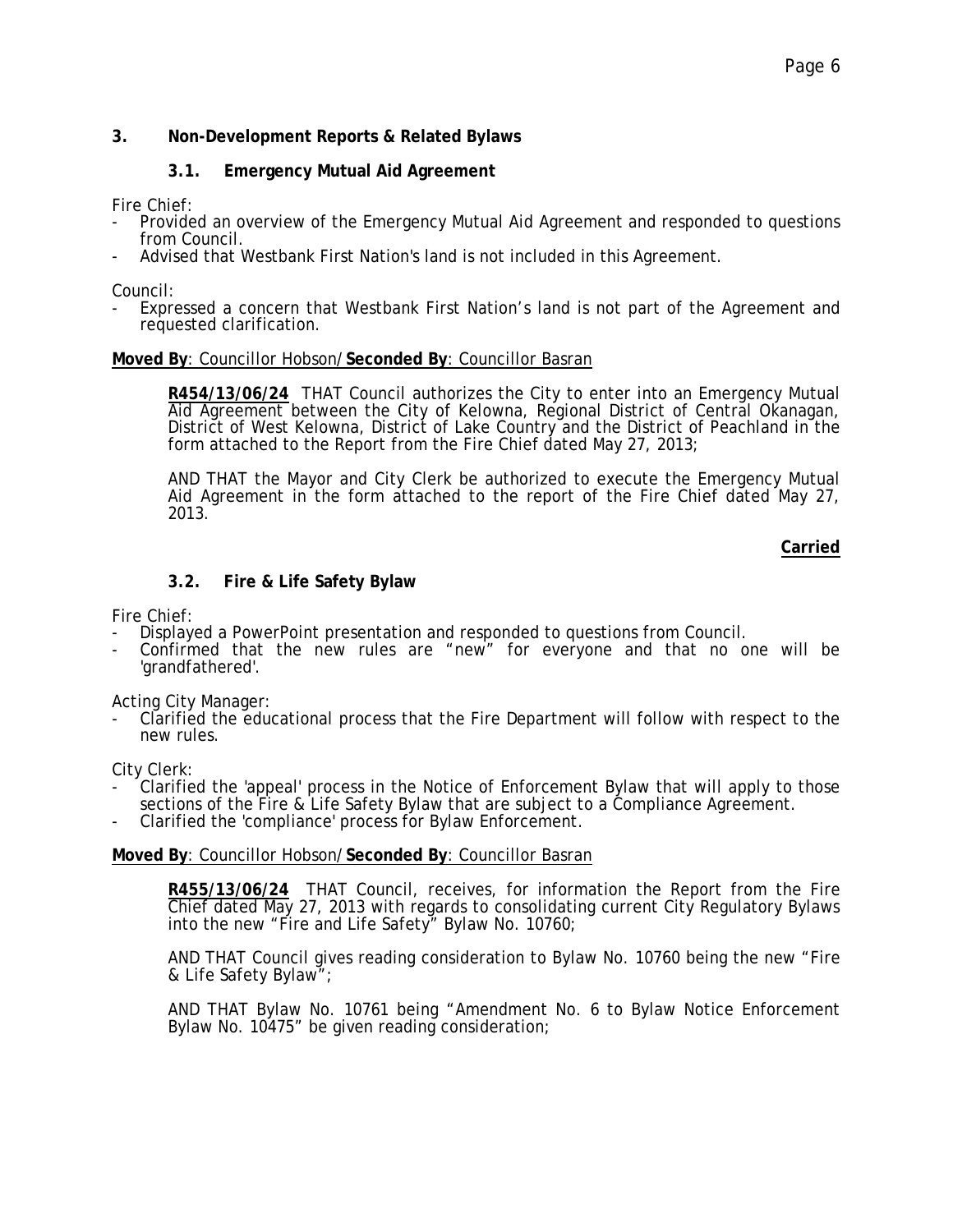AND FURTHER THAT after adoption of the Fire & Life Safety Bylaw No. 10760 Council repeal the Fire Prevention Regulation Bylaw No. 6110-88, the Fireworks Bylaw No. 8789 and Petroleum Products Storage Tank Bylaw No. 8267.

# **Carried**

# **3.2.1. Bylaw No. 10760 - Fire & Life Safety Bylaw**

**Moved By**: Councillor Hobson/**Seconded By**: Councillor Basran

**R456/13/06/24** THAT Bylaw No. 10760 be read a first, second and third time.

# **Carried**

# **3.2.2. Bylaw No. 10761 - Amendment No. 6 to Bylaw Notice Enforcement Bylaw No. 10475**

# **Moved By**: Councillor Hobson/**Seconded By**: Councillor Basran

**R457/13/06/24** THAT Bylaw No. 10761 be read a first, second and third time.

# **Carried**

# **3.3. Frequency of Fire Inspections**

Fire Chief:

- Summarized the amendments to Council Policy No. 181 and responded to questions from Council.

# **Moved By**: Councillor Zimmermann/**Seconded By**: Councillor Hobson

**R458/13/06/24** THAT Council Policy No. 181, being Frequency of Fire Inspections, be amended as outlined in the Report from the Fire Chief dated June 24, 2013.

# **Carried**

# **3.4. Transit 3 Year Service Plan 2014-16**

- Staff:<br>- Displayed a PowerPoint presentation and responded to questions from Council.
- Confirmed that Transit staff meets with Airport staff at least twice a year to determine the Airport's transit needs.

# Matt Boyd, Transit Planner, BC Transit:<br>- Displayed a PowerPoint presentation.

- 
- Provided an overview of the 2013 Service Changes and responded to questions from Council.

# **Moved By**: Councillor Hobson/**Seconded By**: Councillor Given

**R459/13/06/24** THAT Council receives, for information, the Three Year Service Plan for public transit service expansions from 2014 to 2016 as prepared by BC Transit in consultation with City staff;

AND THAT staff prepare budget submissions based on the Three Year Service Plan for the 2014 budget and future budgets, for review by Council as part of the annual budget process;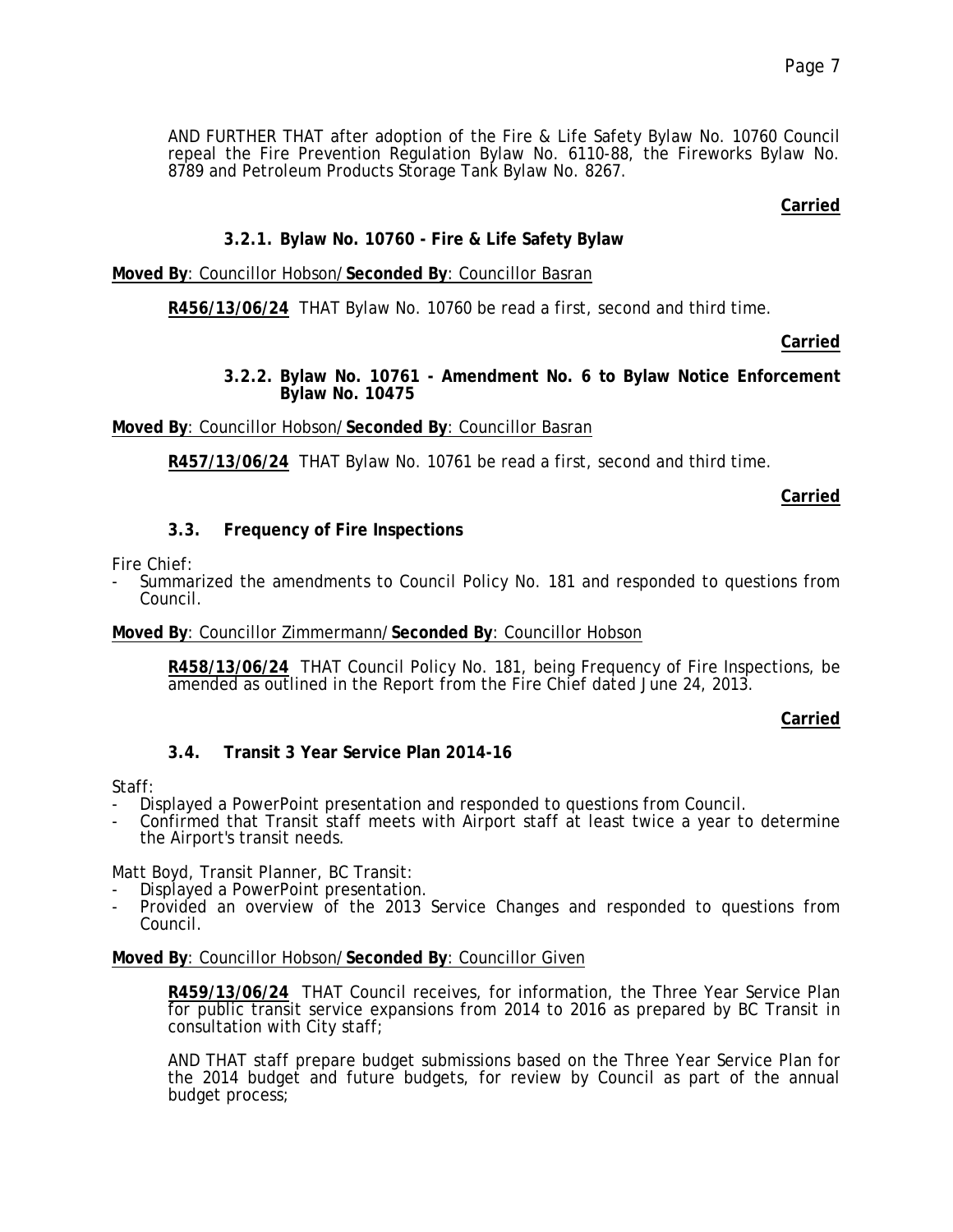AND FURTHER THAT Council supports BC Transit entering into an agreement with UBCM for the use of \$4.4m in approved Regionally Significant Gas Tax Funding to be applied to the pre-payment of bus lease fees for the service expansions noted in this report and any additional expansions or bus replacements as scheduled.

# **Carried**

# **3.5. Transit Revenue Sharing Agreement**

Staff:

- Provided an overview of the Transit Revenue Sharing Agreement and responded to questions from Council.

#### **Moved By**: Councillor Basran/**Seconded By**: Councillor Hobson

**R460/13/06/24** THAT Council endorses the revenue sharing principles for the provision of conventional transit service in the Kelowna Regional Transit system based on a 75% Ridership and 25% Service Hour split as recommended by the Strategic Transportation Partnership of the Central Okanagan – CAO Committee.

> **Carried** Councillor Blanleil- Opposed.

# **3.6. 2012 Annual Report**

The Acting City Manager left the meeting at 3:24 p.m. The City Manager joined the meeting at 3:24 p.m.

Staff:

Provided an overview of the 2012 Annual Report.

#### **Moved By**: Councillor Hobson/**Seconded By**: Councillor Zimmermann

**R461/13/06/24** THAT Council receives, for information, the Annual Report for the year ended December 31, 2012 attached to the Report of the Systems and Reporting Manager dated June 14, 2013;

AND THAT Council receives, for information, the Council Remuneration and Expense report, Employee Remuneration report and schedule of Payment for the Provision of Goods and Services attached to the Report of the Systems and Reporting Manager dated June 14, 2013.

# **Carried**

Mayor Gray:

- Congratulated the Financial Services and Communication Departments on receiving the Canadian Award for Financial Reporting from the Government Finance Officers Association of the United States and Canada. This Award is for the Annual Report for the fiscal year ended December 31, 2011 and it is the 10<sup>th</sup> consecutive year that the City of Kelowna has received it.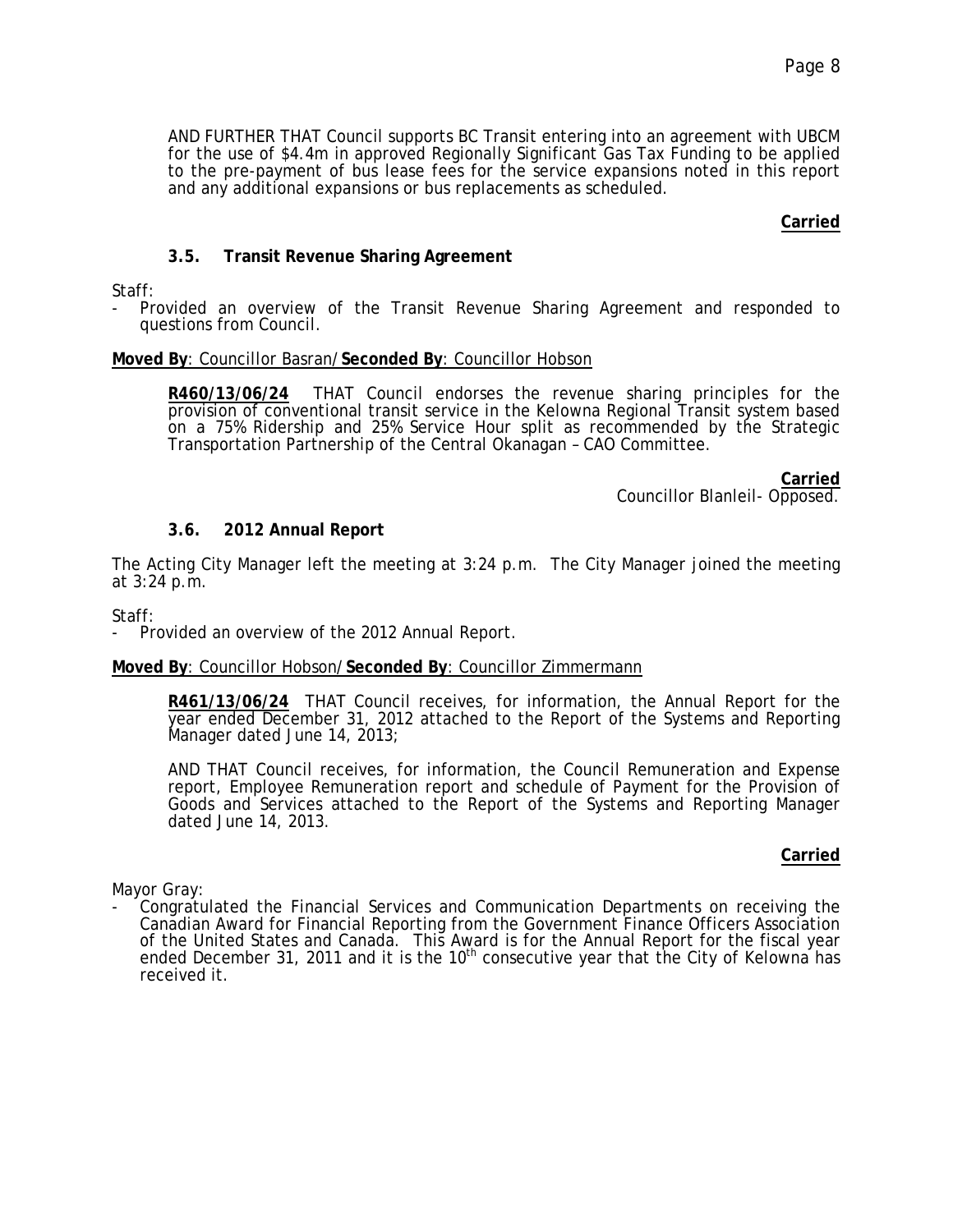# **3.7. Strategic Community Investment Funds**

# **Moved By**: Councillor Hobson/**Seconded By**: Councillor Given

**R462/13/06/24** THAT Council receives, for information, the Strategic Community Investment Funds report from the Director, Financial Services dated June 14, 2013.

**Carried**

# **3.8. Kelowna Paddle Centre**

# Staff:

- Introduced members of the various paddling groups who were present in the Gallery.<br>Summarized the Agreement and responded to questions from Council.
- 

Joey Hurst, on behalf of the Kelowna Outrigger Canoe Club Association:<br>- Responded to questions from Council.

# **Moved By**: Councillor Zimmermann/**Seconded By**: Councillor Given

**R463/13/06/24** THAT Council receives, for information, the Report from the Director, Recreation & Cultural Services, dated June 19, 2013, regarding the proposal to establish the Kelowna Paddle Centre;

AND THAT Council authorizes staff to allow the Kelowna Outrigger Canoe Club Association to apply for a temporary use permit for use of 3050 Abbott Street as the location for the Kelowna Paddle Centre;

AND FURTHER THAT Council authorizes staff to continue discussions with the Kelowna Outrigger Canoe Club Association towards the development of an agreement for the temporary use of 3050 Abbott Street as the location for the Kelowna Paddle Centre.

# **Carried**

# **3.9. Fleet Management**

# Staff:

- Displayed a PowerPoint presentation and responded to questions from Council.

# **Moved By**: Councillor Hobson/**Seconded By**: Councillor Zimmermann

**R464/13/06/24** THAT Council receives, for information, the Report from the Acting General Manager Community Services dated June 17, 2013 with respect to Fleet Management.

**Carried**

# **3.10. John Hindle Drive, Phase 2 Land Update**

**Moved By**: Councillor Hobson/**Seconded By**: Councillor Given

**R465/13/06/24** THAT Council receives, for information, the Report of the Manager, Real Estate Services dated June 18, 2013, with respect to the land component of John Hindle Drive Phase 2 Project.

**Carried**